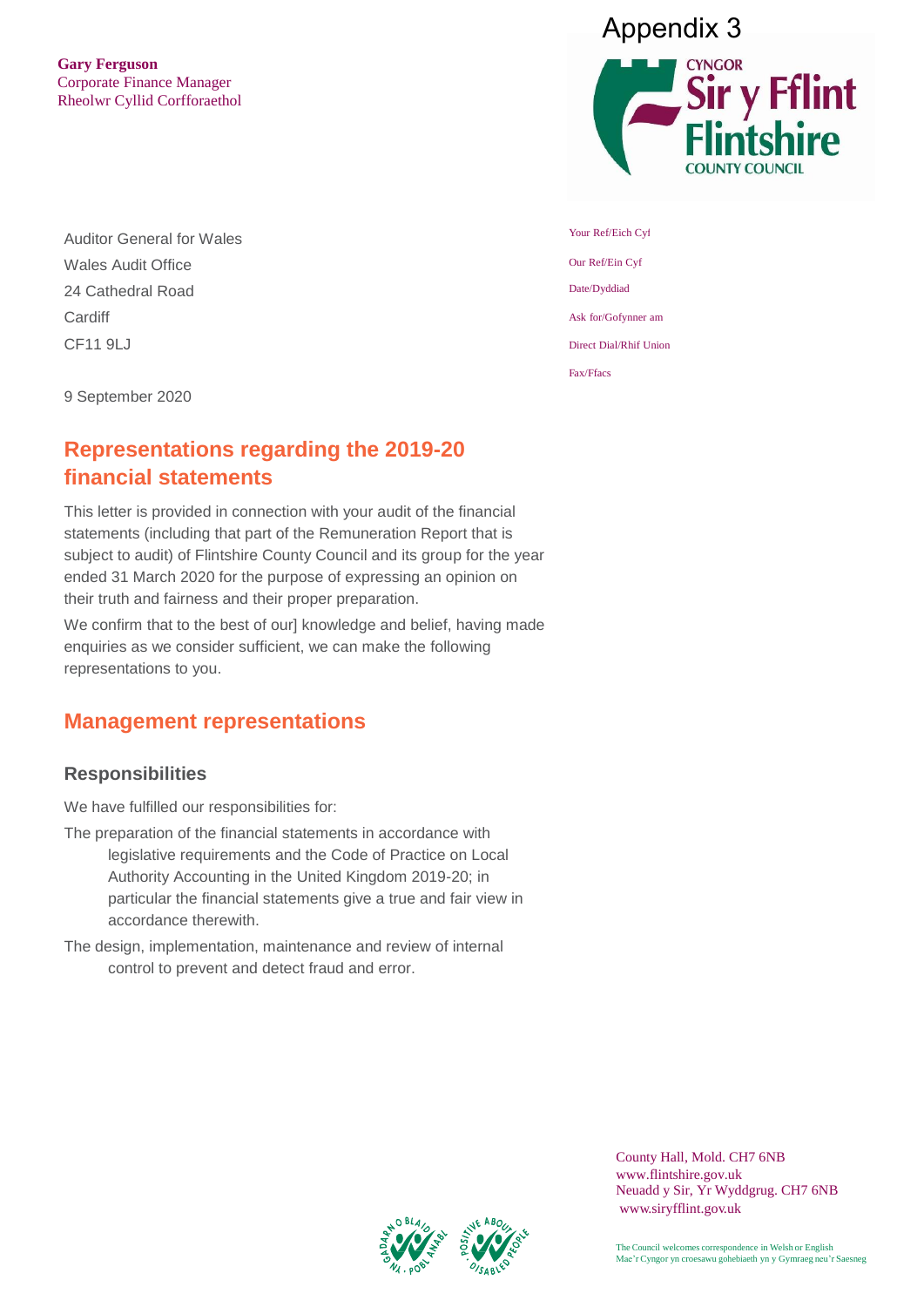## **Information provided**

We have provided you with:

Full access to:

- all information of which we are aware that is relevant to the preparation of the financial statements such as books of account and supporting documentation, minutes of meetings and other matters;
- additional information that you have requested from us for the purpose of the audit; and
- unrestricted access to staff from whom you determined it necessary to obtain audit evidence.
- The results of our assessment of the risk that the financial statements may be materially misstated as a result of fraud.
- Our knowledge of fraud or suspected fraud that we are aware of and that affects Flintshire County Council and its group and involves: management;

employees who have significant roles in internal control; or

others where the fraud could have a material effect on the financial statements.

- Our knowledge of any allegations of fraud, or suspected fraud, affecting the financial statements communicated by employees, former employees, regulators or others.
- Our knowledge of all known instances of non-compliance or suspected non-compliance with laws and regulations whose effects should be considered when preparing the financial statements.
- The identity of all related parties and all the related party relationships and transactions of which we are aware.

### **Financial statement representations**

All transactions, assets and liabilities have been recorded in the accounting records and are reflected in the financial statements.

Significant assumptions used in making accounting estimates, including those measured at fair value, are reasonable.

Related party relationships and transactions have been appropriately accounted for and disclosed.

All events occurring subsequent to the reporting date which require adjustment or disclosure have been adjusted for or disclosed.